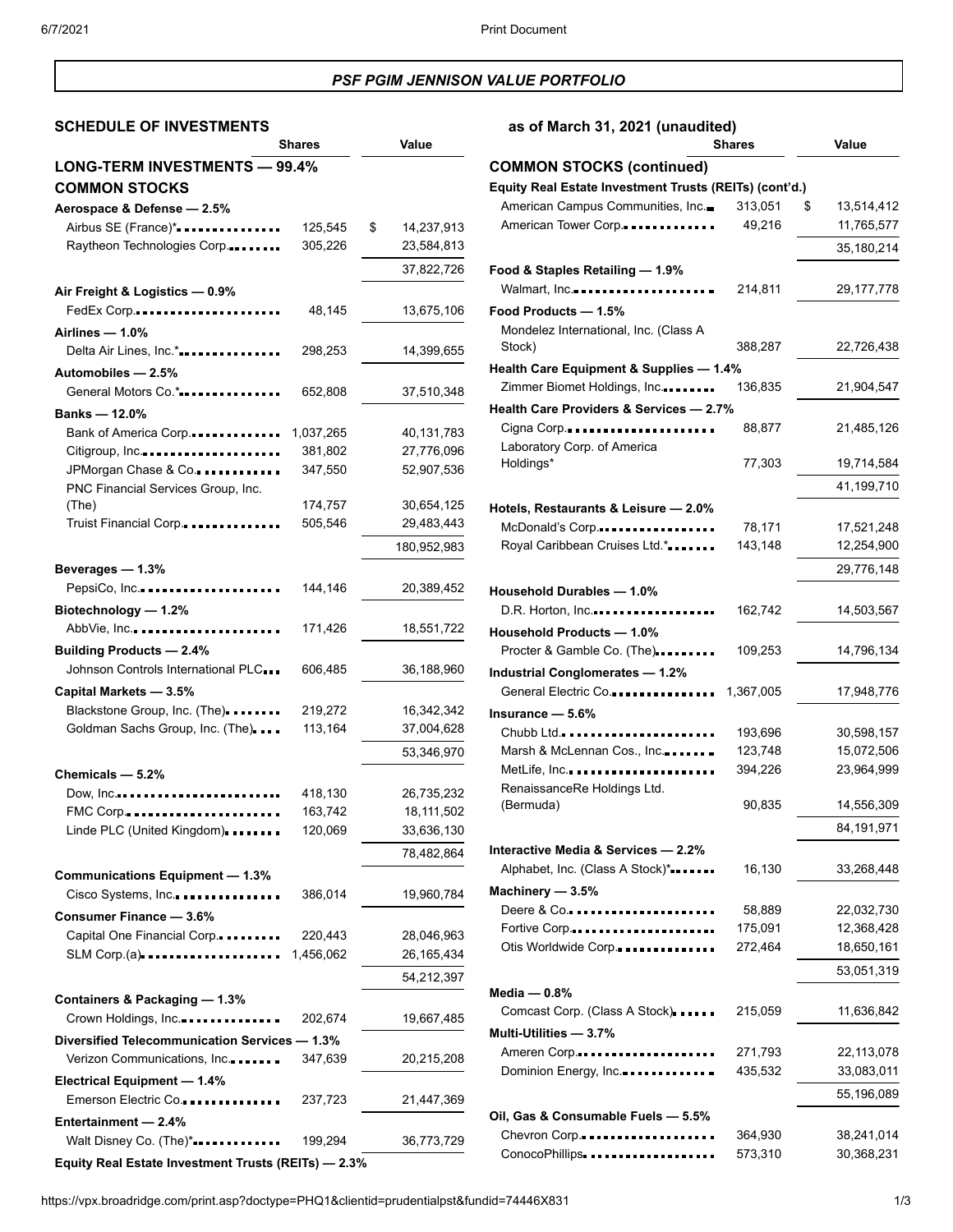A1

#### *PSF PGIM JENNISON VALUE PORTFOLIO (continued)*

### **SCHEDULE OF INVESTMENTS as of March 31, 2021 (unaudited)**

|                                                            | <b>Shares</b> | Value            |  |
|------------------------------------------------------------|---------------|------------------|--|
| <b>COMMON STOCKS (continued)</b>                           |               |                  |  |
| Oil, Gas & Consumable Fuels (cont'd.)                      |               |                  |  |
| Williams Cos., Inc. (The)                                  | 630,846       | \$<br>14,944,742 |  |
|                                                            |               | 83,553,987       |  |
| Pharmaceuticals - 4.0%                                     |               |                  |  |
| AstraZeneca PLC (United Kingdom),                          |               |                  |  |
| ADR(a)                                                     | 327,131       | 16,264,953       |  |
| Bristol-Myers Squibb Co                                    | 333,708       | 21,066,986       |  |
| Eli Lilly & Co                                             | 126,748       | 23,679,062       |  |
|                                                            |               | 61,011,001       |  |
| Road & Rail - 2.4%                                         |               |                  |  |
| Union Pacific Corp                                         | 162,018       | 35,710,387       |  |
| Semiconductors & Semiconductor Equipment - 4.5%            |               |                  |  |
| Broadcom, Inc.                                             | 67,995        | 31,526,562       |  |
| QUALCOMM, Inc                                              | 80,045        | 10,613,166       |  |
| Texas Instruments, Inc                                     | 136,593       | 25,814,711       |  |
|                                                            |               | 67,954,439       |  |
| Software - 2.6%                                            |               |                  |  |
| Microsoft Corp                                             | 101,789       | 23,998,793       |  |
| PTC, Inc.*                                                 | 112,991       | 15,553,211       |  |
|                                                            |               | 39,552,004       |  |
| Specialty Retail - 3.0%                                    |               |                  |  |
| Lowe's Cos., Inc                                           | 122,970       | 23,386,435       |  |
| Ross Stores, Inc                                           | 181,095       | 21,715,101       |  |
|                                                            |               | 45,101,536       |  |
| Technology Hardware, Storage & Peripherals - 1.2%          |               |                  |  |
| Apple, Inc                                                 | 147,259       | 17,987,687       |  |
| Trading Companies & Distributors - 1.6%                    |               |                  |  |
| United Rentals, Inc.*                                      | 72,708        | 23,943,471       |  |
|                                                            |               |                  |  |
| <b>TOTAL LONG-TERM INVESTMENTS</b><br>(cost \$900,552,480) |               | 1,502,970,251    |  |
|                                                            |               |                  |  |

| SHORT-TERM INVESTMENTS — 1.8%                                     |            |    |                 |  |  |  |  |
|-------------------------------------------------------------------|------------|----|-----------------|--|--|--|--|
| AFFILIATED MUTUAL FUNDS                                           |            |    |                 |  |  |  |  |
| <b>PGIM Core Ultra Short Bond</b>                                 |            |    |                 |  |  |  |  |
| Fund(wa)                                                          | 8,882,636  | \$ | 8,882,636       |  |  |  |  |
| <b>PGIM Institutional Money Market</b>                            |            |    |                 |  |  |  |  |
| Fund                                                              |            |    |                 |  |  |  |  |
| (cost \$18,253,943; includes                                      |            |    |                 |  |  |  |  |
| \$18,251,333 of cash collateral for<br>securities on loan)(b)(wa) | 18,276,425 |    |                 |  |  |  |  |
|                                                                   |            |    | 18,267,286      |  |  |  |  |
|                                                                   |            |    |                 |  |  |  |  |
| TOTAL SHORT-TERM INVESTMENTS<br>(cost \$27,136,579)               |            |    | 27,149,922      |  |  |  |  |
|                                                                   |            |    |                 |  |  |  |  |
|                                                                   |            |    |                 |  |  |  |  |
| TOTAL INVESTMENTS—101.2%<br>(cost \$927,689,059)                  |            |    | 1,530,120,173   |  |  |  |  |
|                                                                   |            |    |                 |  |  |  |  |
| Liabilities in excess of other assets $-$ (1.2)%                  |            |    | (18,529,626)    |  |  |  |  |
|                                                                   |            |    |                 |  |  |  |  |
|                                                                   |            |    |                 |  |  |  |  |
| <b>NET ASSETS — 100.0%</b>                                        |            |    | \$1,511,590,547 |  |  |  |  |

**Shares Value**

Below is a list of the abbreviation(s) used in the quarterly schedule of portfolio holdings:

ADR American Depositary Receipt REITs Real Estate Investment Trust

Non-income producing security.

- (a) All or a portion of security is on loan. The aggregate market value of such securities, including those sold and pending settlement, is \$17,620,397; cash collateral of \$18,251,333 (included in liabilities) was received with which the Portfolio purchased highly liquid shortterm investments. In the event of significant appreciation in value of securities on loan on the last business day of the reporting period, the Portfolio may reflect a collateral value that is less than the market value of the loaned securities and such shortfall is remedied the following business day.
- (b) Represents security, or portion thereof, purchased with cash collateral received for securities on loan and includes dividend reinvestment.